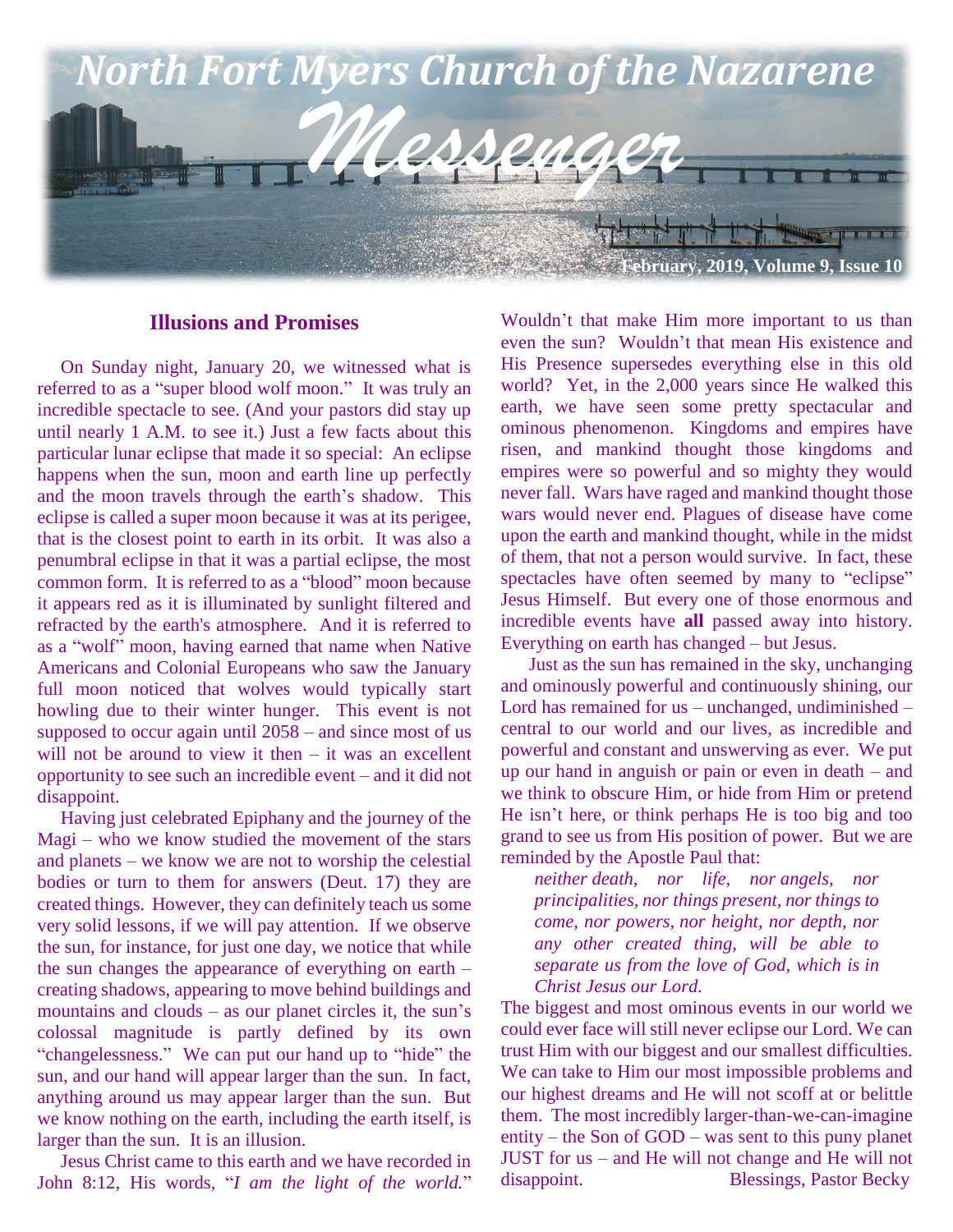# **Birthdays & Anniversaries**

- **2 – Katy Garner 24 – Larry Wills Carole Dillehay 25 – Bonnie Rose**
- **9 – Butch Heath 27 – Jerry &**
- 
- 
- **19 – Bill Predko Betty Retter**
- **10 – Dave & Kathy Parker Doretta Parker 17 – Dick Van Skiver 28 – Charlie Franklin**



# **February Calendar**

- 1-2 All Church Yard Sale
	- 3 Church Elections
	- 4 LAMB's Meeting 6:30 P.M.
	- 9 All Church Picnic
- 12 & 27 Busy Hands 9:30 A.M.
- 13 Food Distribution
- 14 Church Board Meeting
- 15 Florida Everblades Game
- 22 Movie Night
- 24 Woodsmen Quartet

# **Prayer Needs:**

Dick & Janet VanSkyver Phoebe Barr Craig Smith Dorothy & Laurel Chapman Jerry Parker David Brantley Nick Kiser Michael Romano Ryan Woodby Dan Bowker Ida Chaplow Sheryl Colie & Family Paul & Grace Boling Matthew Morgan Ardyth Eldridge Orion Predko Ken Vandelinde Bonnie Rose Eileen Jennings Jerry & Deane Werling Pearl Buchkoski Jeff Werling Kitty Baxter Country of Ukraine Marlene Ryan A Youth Pastor The Nation of Israel Our Church Leaders House of James Ministries Unsaved Loved Ones **Patrick Lindsey Louis Perez Ernie Rybold** 

Regina Williams Alice Daugherty Phyllis Obney

**Craig Smith** 

Eileen Massett Joseph Groves Mark & Kim Barr Cody Church Betty Retter Kenny & Gail Goodman

Our military, our leaders & our nation

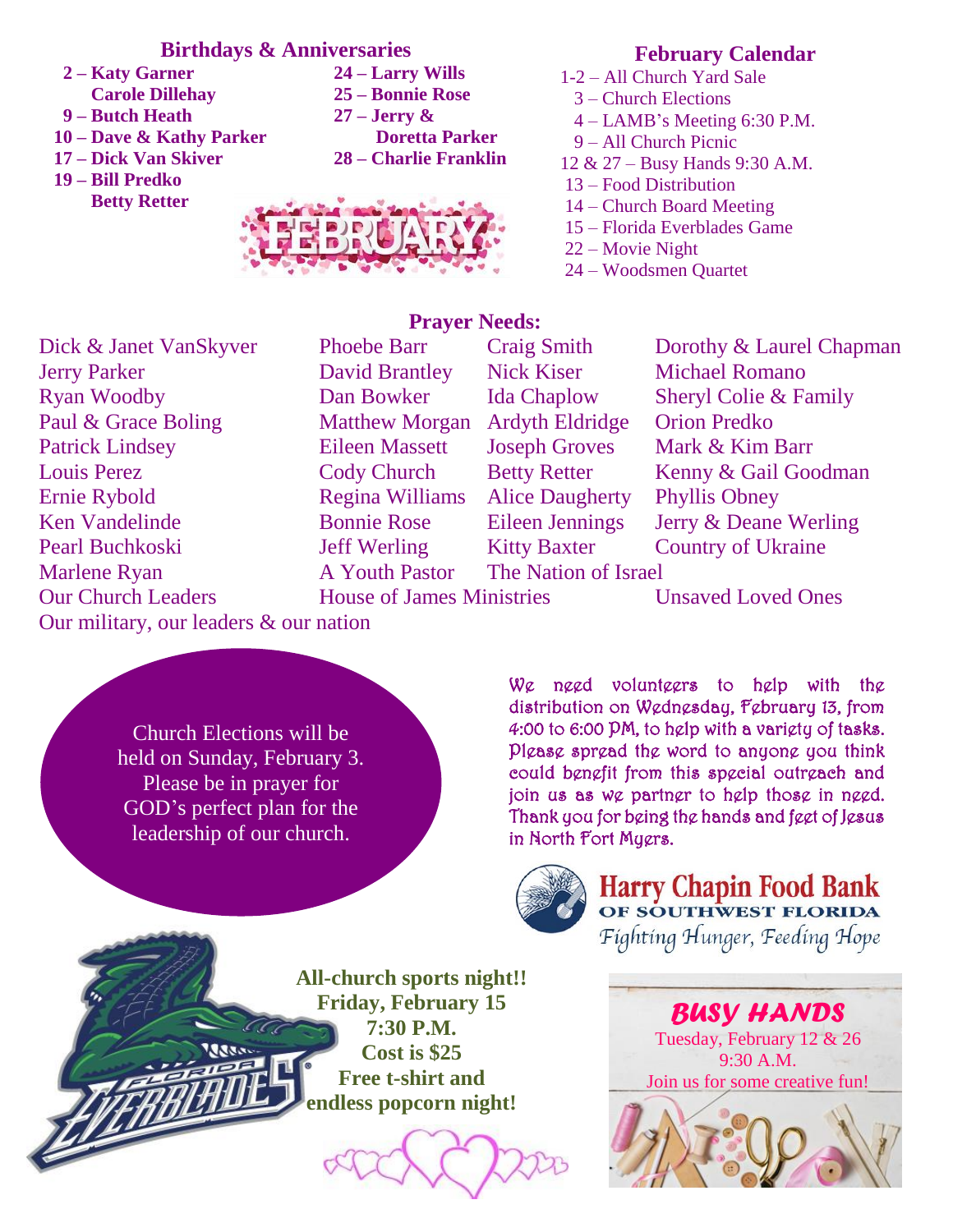

Friday, February  $1 - 8$  A.M. to 2 P.M. Saturday, February  $2 - 8$  A.M. to 2 P.M.

To benefit LAMB's ministries There is still time to get your donations to the church and to sign up to help.

If you cannot help with the yard sale, please consider helping feed the volunteers who will be working. Help is needed both days!

All Church picnic at Delnor Wiggins State Park – Saturday, February 9 meeting at the church at 9 A.M.



FROM THE CREATORS OF FIREPROOF AND COURAGEOUS

PRAYER IS A POWERFUL WEAPON



6:30 P.M.

Invite your friends to "War Room"

**FREE!** 

Popcorn and drinks will be served.